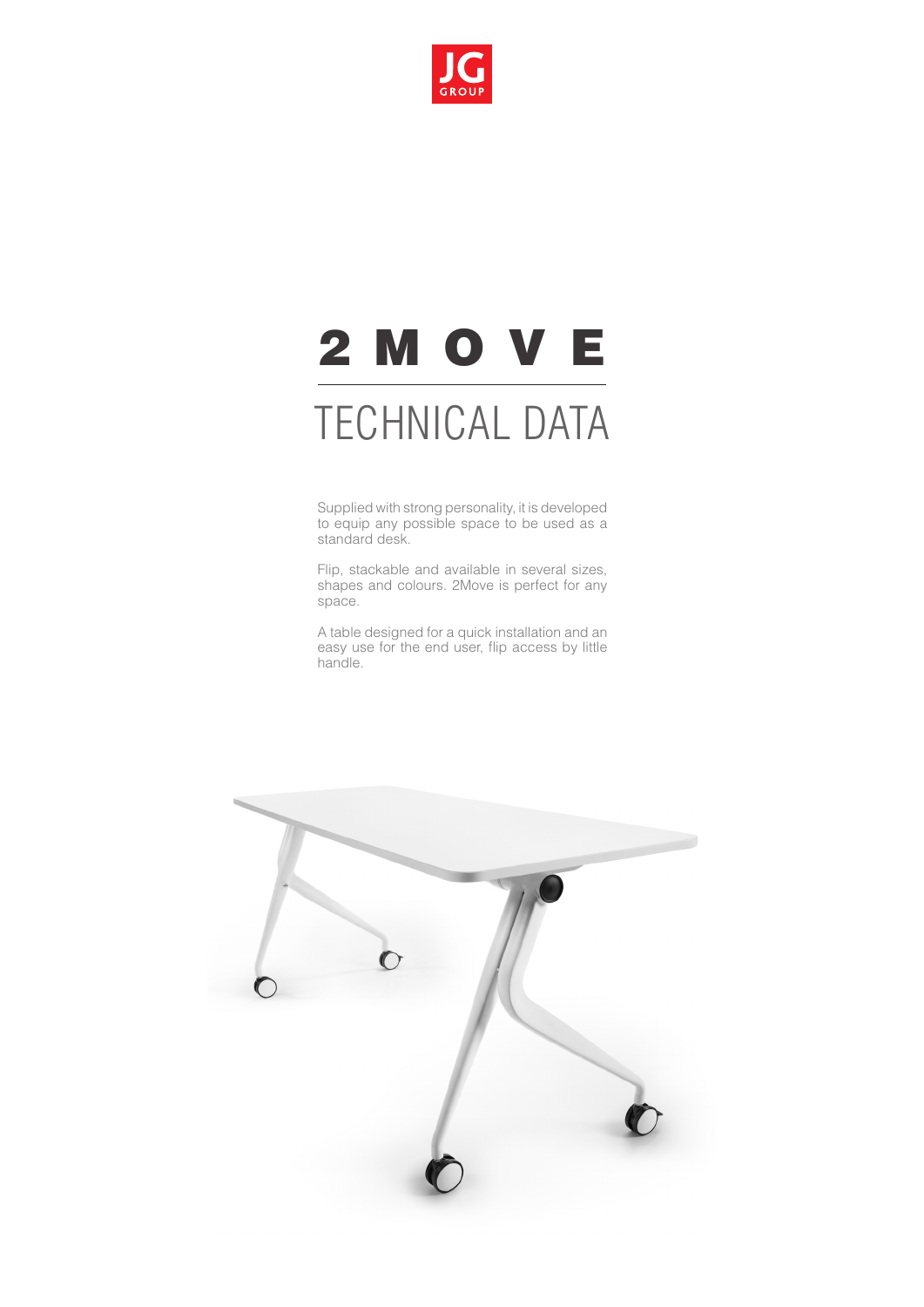

## Technical data | Desktops

#### MELAMINE

19 mm. and 30 mm. melamine on high density and 30 mm. laminate wood on high density (600 Kg/m<sup>3</sup>). PVC or ABS (following colours) 2 mm.



#### CORNERS

- 1. Straight corner
- 2. Round corner
- 3. Round corner and antishock edging

#### ANTISHOCK EDGING (optional)

D-end shape and dimensions 7,7 x 3 mm produced in a flexible polymer of durability shore A 65 (according to std DIN 53505). It matches with std RoHS about the use of forbidden substances in electric and electronic items. Only available in black.

### Technical data | Framework

#### FLIP SYSTEM **FLIP 2MOVE**

By using a small handle underneath the top, system is easily activated.



The leg's shape for table 2MOVE allows storing them with the minimum space possible. Contrary to the current different existing solutions in the market, it only occupies the space of one axis. Minimum distance of flipping for two tables is 68cm and 88 cm for four tables.



60 WIDTH 70 WIDTH

be supplied in White.



Polypropylene castor with hard covering ø75 mm. Each table is delivered with 2 castors with brakes + 2 castors with no brake. 2 finishes for wheels: Black and White Ral 9003. If legs are ordered in Textured aluminium, castors will be supplied in Black. If legs are ordered in White, castors will

#### FIXING CASTORS

Regulatory system which allows an optimal conical fixing on desk top.



#### PACKAGING

The tops are packed with cardboard perimeter, 50 micron shrink wrap plastic corners. Accessories and legs are packed in cardboard box.

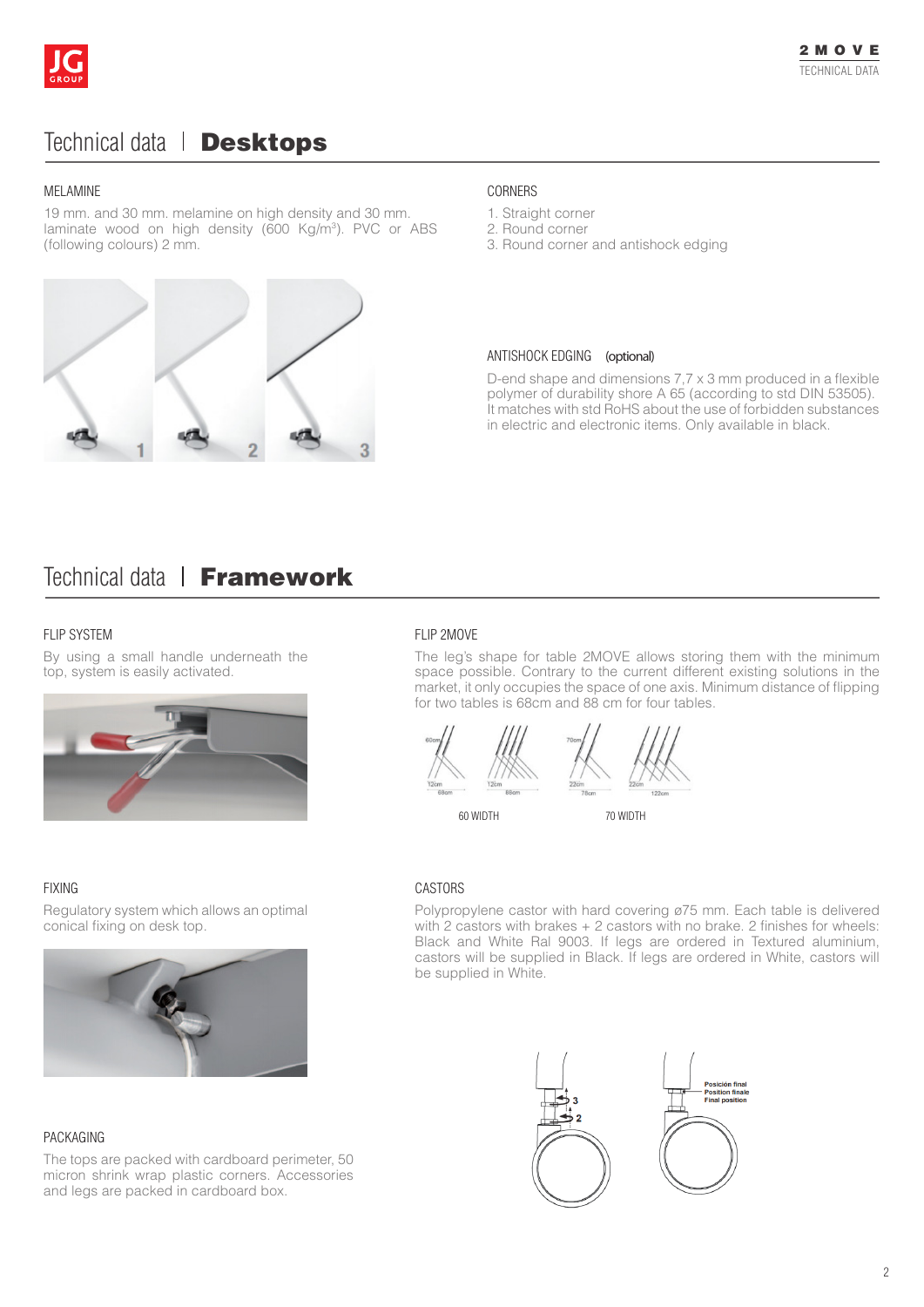

## Accessories I Joining kits, modesty panels and castors

#### FLIP MODESTY PANELS

19 mm. melamine on high density chipboard and 2 mm. edge. Available in all our range of colours. Options in:

- 
- Straight corner.
- Round corner (as option).





#### TOTAL LOCKING CASTORS

Polypropylene castor with hard covering ø75 mm. Castor full lock, immobilizes and stabilizes the desk.





#### JOINING KIT

When desks are not used as free standing desks, joining kit must be fixed.





1105-B-K2UNMESA2 Kit for joining two tables. Includes 4 joining pieces.

1105-B-K5UNMESA2 Kit for joining five tables. Includes 16 joining pieces.

Example 1.

To join 2 tables are needed 4 joining pieces.



For this composition are needed: · 1 kit for joining two tables 1105-B-K2UNMESA2



Example 2. To join 7 tables are needed 24 joining pieces.



For this composition are needed:

· 2 kits for joining two tables 1105-B-K2UNMESA2

· 1 kit for joining five tables 1105-B-K5UNMESA2